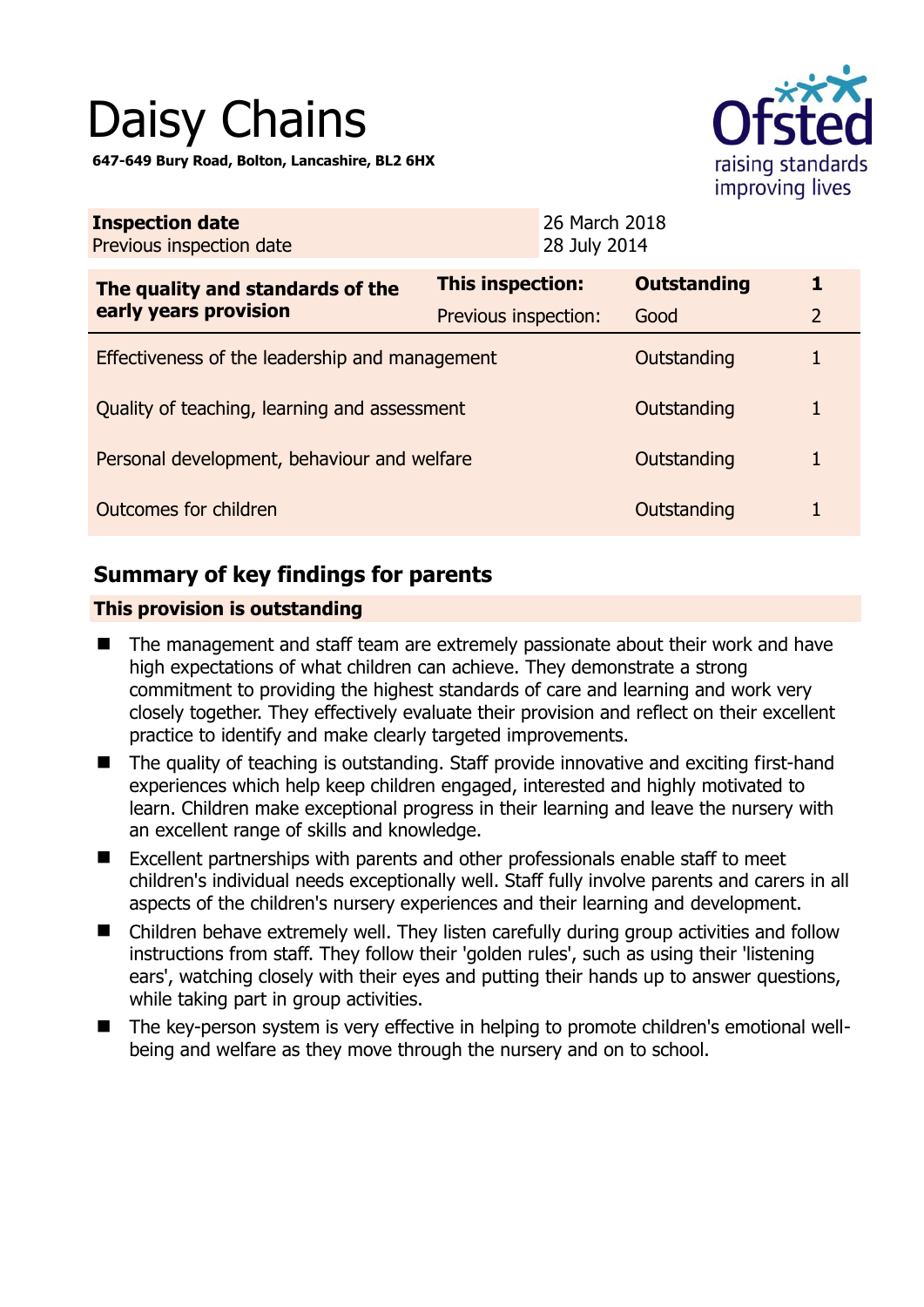# **What the setting needs to do to improve further**

## **To further improve the quality of the early years provision the provider should:**

■ continue with plans to further extend staff's already expert knowledge of outdoor activities and build even further on children's enthusiasm for learning outdoors.

## **Inspection activities**

- The inspector observed the quality of teaching during activities, indoors and outdoors and assessed the impact this has on children's learning.
- The inspector spoke with staff and children during the inspection.
- The inspector completed a joint observation with the manager.
- The inspector held a meeting with the management team. She looked at relevant documentation and evidence of the suitability of staff working in the nursery.
- The inspector spoke to parents during the inspection and took account of their views and the written statement provided by parents.

## **Inspector**

Carys Millican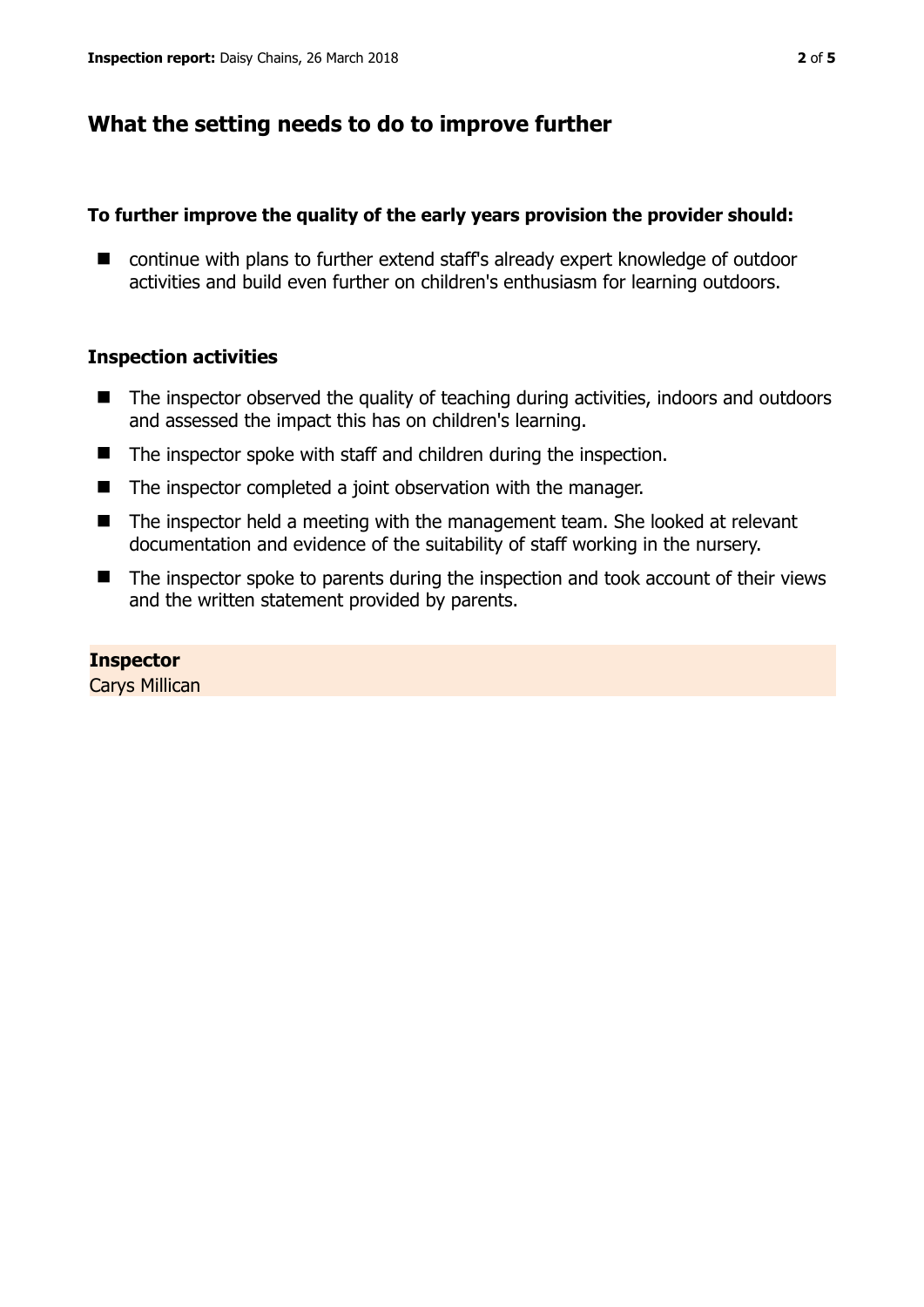## **Inspection findings**

#### **Effectiveness of the leadership and management is outstanding**

The arrangements for safeguarding are effective. Staff have an excellent understanding of how to keep children safe. They have a very secure knowledge of the signs and symptoms that may indicate possible abuse and know to act swiftly should they have any concerns regarding a child's welfare. Continuous professional development has a positive impact on staff's existing skills and outcomes for children. For example, implementing initiatives, such as placing a sharper focus on mathematics and children's early language skills, has a positive effect on children's development. The management team continue to evaluate the impact of teaching and the use of peer observations to further enhance staff's teaching skills. They set challenging targets to achieve continuous improvement, such as developing plans to further enhance children's learning outdoors. There are excellent systems to monitor the progress of individual and groups of children. This helps staff to identify any gaps in learning rapidly and implement interventions.

#### **Quality of teaching, learning and assessment is outstanding**

Children make excellent progress in their learning, including those who speak English as an additional language and those who receive funding. Staff skilfully adapt their teaching to suit the ages and needs of all children. Observation, planning and assessment systems are exceptionally rigorous and planned activities challenge and help extend children's learning, for example, through designated French lessons. Staff provide an extremely interesting and challenging environment that sparks children's curiosity and ignites their desire to learn. For instance, the role-play area has an array of real-life resources to support children's all-round development. Children carefully cut up a selection of fruit and vegetables and use their senses to explore and investigate them while making soup.

#### **Personal development, behaviour and welfare are outstanding**

Staff highly successfully promote children's understanding and enjoyment of healthy lifestyles. Children eat a range of healthy and nutritious snacks and meals, learn how to clean their teeth and enjoy excellent opportunities to be physically active. Children enjoy physical exercise outdoors where they listen carefully to instructions and enthusiastically move around, stretching, skipping, and jumping. Staff take children on regular walks and outings. They use these opportunities to help further broaden children's experiences of the natural world, people and communities. Staff are extremely kind and caring and form close bonds with children and their families. Children flourish in the highly nurturing environment. They are confident learners and develop an excellent sense of belonging.

#### **Outcomes for children are outstanding**

Children are highly motivated and very eager to learn. They are helpful and kind and play together harmoniously. Children use resources highly imaginatively to represent their past experiences. For example, outdoors, they enjoy pond dipping in puddles of water and use their imaginations to create a pretend fire using wooden logs and rub sticks together to pretend to light it. Children are extremely successful at learning to do things for themselves, such as putting on outdoor clothes and serving themselves at mealtimes.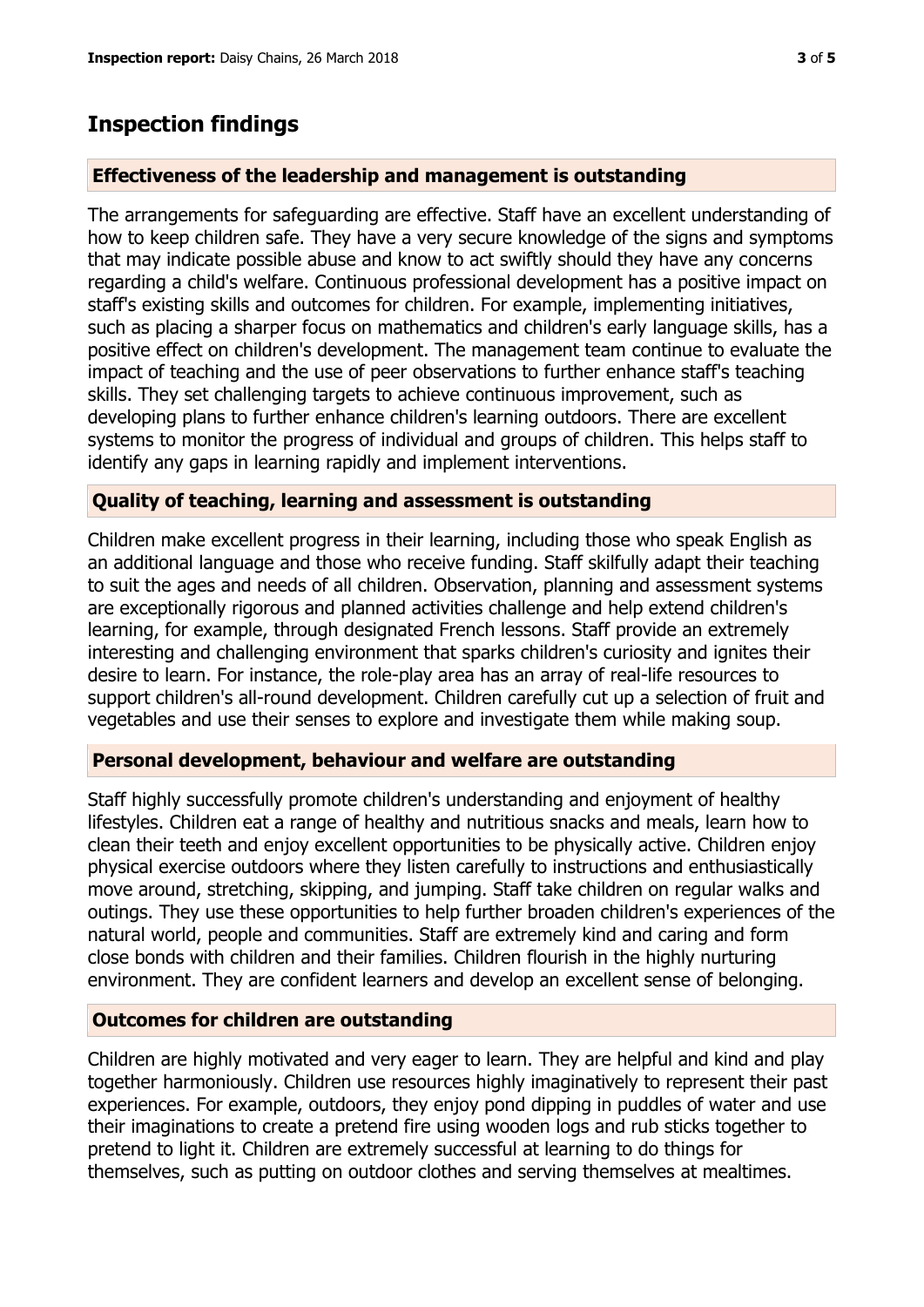# **Setting details**

| Unique reference number                             | 316008                                                                               |
|-----------------------------------------------------|--------------------------------------------------------------------------------------|
| <b>Local authority</b>                              | <b>Bolton</b>                                                                        |
| <b>Inspection number</b>                            | 1103667                                                                              |
| <b>Type of provision</b>                            | Full-time provision                                                                  |
| Day care type                                       | Childcare - Non-Domestic                                                             |
| <b>Registers</b>                                    | Early Years Register, Compulsory Childcare<br>Register, Voluntary Childcare Register |
| Age range of children                               | $0 - 4$                                                                              |
| <b>Total number of places</b>                       | 94                                                                                   |
| Number of children on roll                          | 75                                                                                   |
| Name of registered person                           | Joanne Joy McClellan                                                                 |
| <b>Registered person unique</b><br>reference number | RP908103                                                                             |
| Date of previous inspection                         | 28 July 2014                                                                         |
| <b>Telephone number</b>                             | 01204 361 120                                                                        |

Daisy Chains registered in 1990 and is privately owned. The setting employs 18 members of childcare staff. Of these, 17 hold appropriate early years qualifications at level 2 and above and three have early years professional status or qualified teacher status. The setting opens from Monday to Friday all year round. Sessions are from 7.30am until 6pm. The nursery provides funded early education for two-, three- and four-year-old children. The nursery supports a number of children who speak English as an additional language.

This inspection was carried out by Ofsted under sections 49 and 50 of the Childcare Act 2006 on the quality and standards of provision that is registered on the Early Years Register. The registered person must ensure that this provision complies with the statutory framework for children's learning, development and care, known as the early years foundation stage.

Any complaints about the inspection or the report should be made following the procedures set out in the guidance 'Complaints procedure: raising concerns and making complaints about Ofsted', which is available from Ofsted's website: www.gov.uk/government/organisations/ofsted. If you would like Ofsted to send you a copy of the guidance, please telephone 0300 123 4234, or email enquiries@ofsted.gov.uk.